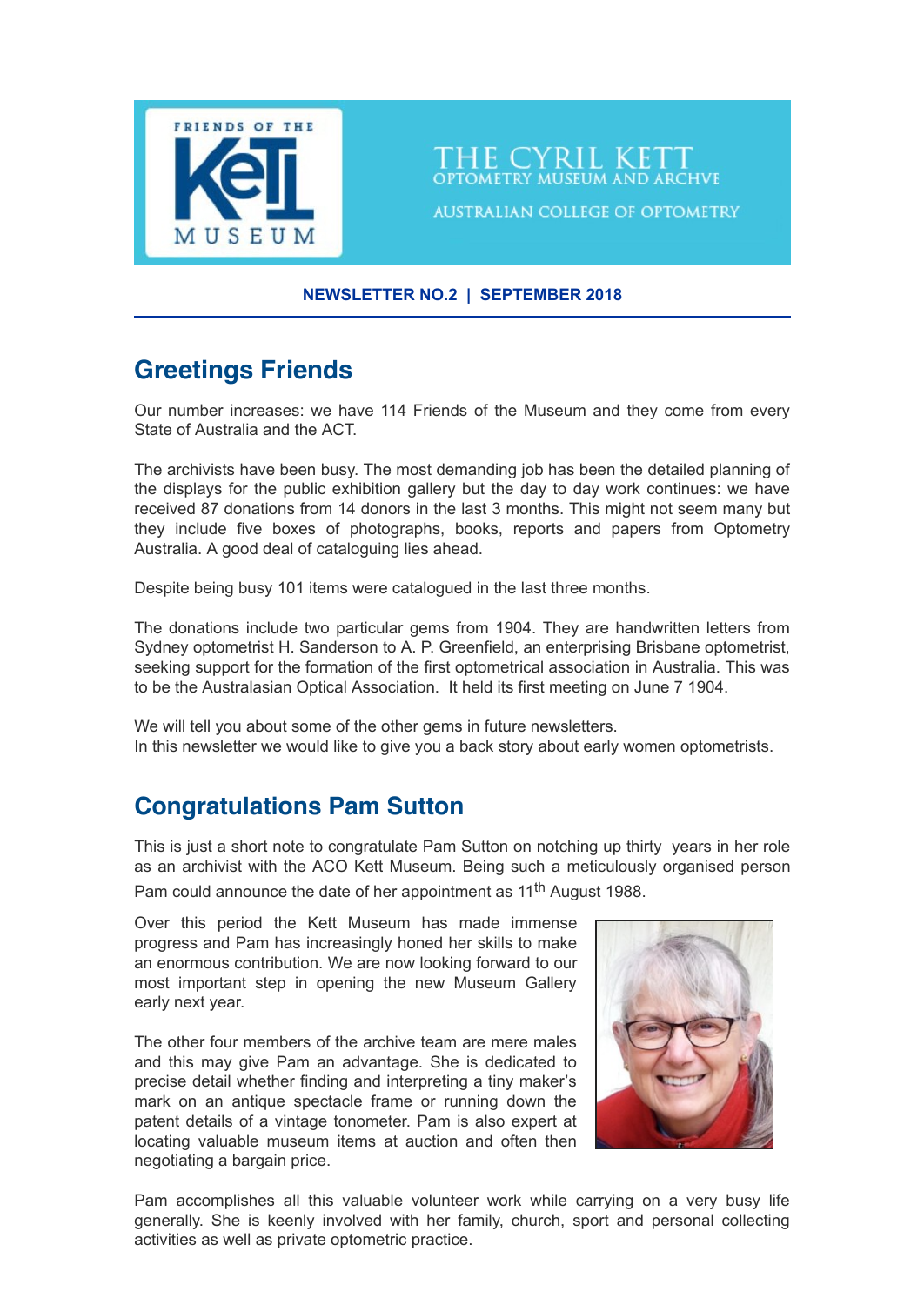### **Who was the first woman optometrist in Australia?**

[Optometry Australia News](http://www.optometry.org.au/blog-news/2018/3/7/women-in-optometry/) on 7 March 2018 posted a lively but inconclusive debate about who was the first woman optometrist in Australia.

For a long time, there were few women in optometry. In 1936, of the 338 optometrists registered under the new Victorian Optometrists Registration Act, only 11 were women.

Not mentioned in the Optometry Australia News debate, is **Miss H. Moody.**

Miss Moody was in optometric practice before 1902 to at least 1914. A strong case could be made that Miss Moody was the first woman optometrist in Victoria, and maybe Australia. The Museum holds three testimonial letters addressed to her dated 1902, 1905 and 1914 (Cat # 2058). The Museum also holds her Certificate of Membership of the Victorian Optical Association dated 23 May 1911 (Cat # 2056). This was the day the Association was established. The register of members of the Victorian Optical Association (Cat # 1641) shows she was the only woman among 26 foundation members.

Miss Moody, who was the principal of a practice at 231 Bourke Street Melbourne, was not registered under the Opticians Registration Act of Victoria when optometrists were first registered in 1936. She may have retired from practice by that date.



**Miss Ella Lillian Pink** (1890-1986) is another who has been said to have been the first woman optometrist in Australia.

She spent her childhood in Chillagoe, Queensland, and qualified in optometry in London in 1915. She practised optometry in Australia from 1917 until 1953.

By chance, Professor Emeritus Nathan Efron, a Friend of the Museum and currently a grey nomad exploring Australia, was in Chillagoe in May this year. He emailed the Museum to tell us he had seen a poster in the local museum housed in the former courthouse that celebrated the notable career of Lillian Pink and claimed that "she was the first woman in the world to qualify in the trade of spectacle making". The claim is repeated in a hand-written

note on the back of a photograph of Lillian Pink held by the Kett Museum (Cat # 3495) stating 'Taken October 4 1913' and 'Born 1890 / Given Freedom of the City of London 30.9.15 / believed to be the world's first woman spectacle maker'

This is an overambitious claim since spectacles were first made in 1286, or thereabouts. She is also not the first Australian woman optometrist since she post-dates Miss Moody.

Friend of the Museum, Nathan Efron, drew our attention to the poster in the Chillagoe museum. However, she can claim another first – she was the first Australian woman to qualify as an optometrist in London.

In January this year, family members, Noel Dawson and Robyn Smith from Queensland, donated papers, photographs, certificates, spectacles and some equipment belonging to Miss Pink to the Kett Museum. We have just completed cataloguing the material and have assembled a picture of her life and achievements.



What has the Museum's research discovered about Lillian Pink? She was born in Benalla,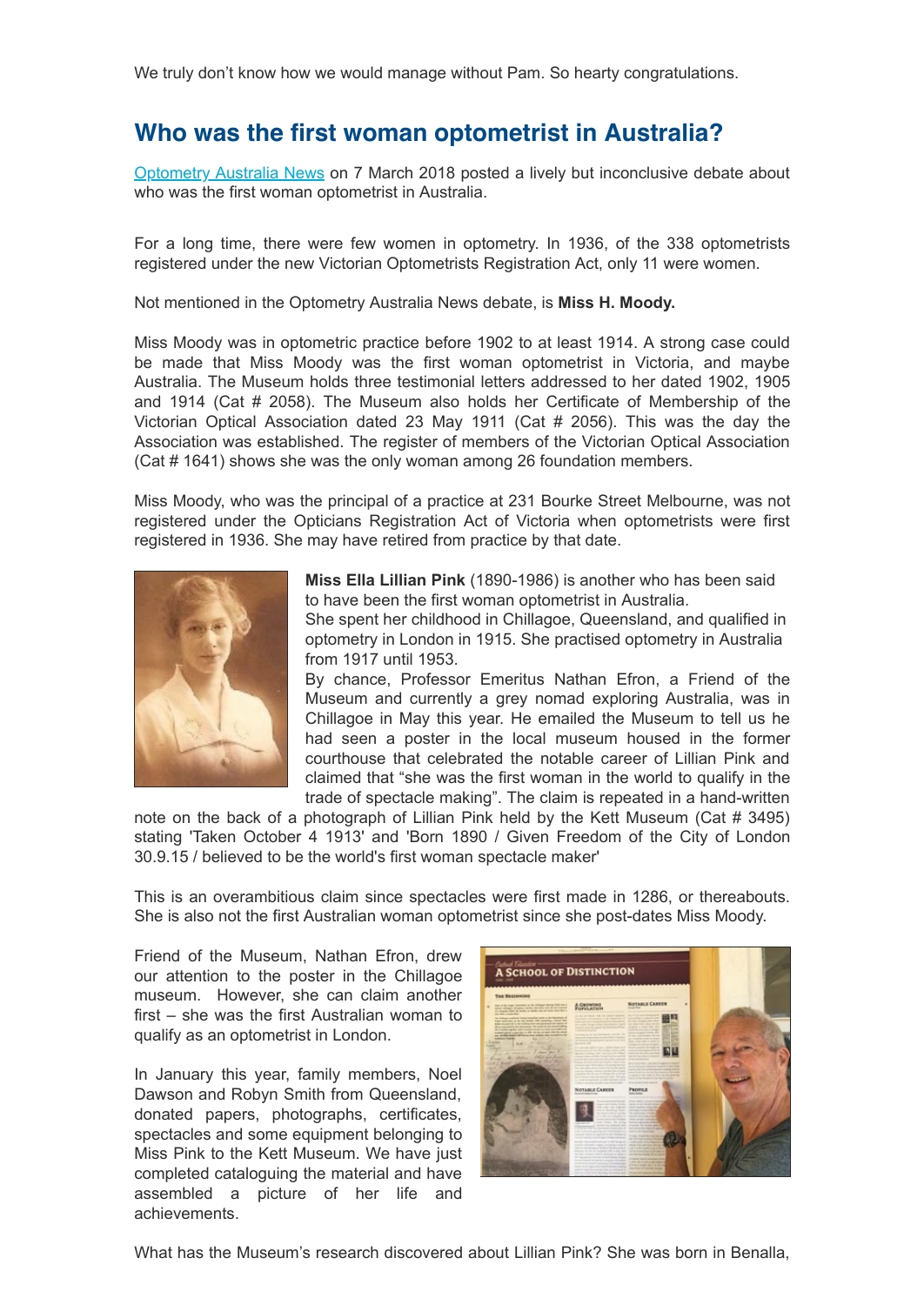Victoria, on 27 January 1890. Her father was a watchmaker and jeweller who had migrated to Australia from England, landing at Melbourne. In seeking opportunities, the family moved to Benalla and then to Queensland, first to Charters Towers, then Chillagoe and then Atherton.

Miss Pink was schooled in Chillagoe, a once lively gold and copper mining town in outback Queensland. She did well at school and was selected as a "pupil teacher". She was mentored by her teachers and sat examinations in Cairns to qualify as a teacher. Pink later

#### **NOTABLE CAREER LILLIAN PINK**

One of the most distinguished personalities to graduate from the little Chillagoe State School was Lillian Pink: Lillian was the daughter of Wally Pink, who moved from Victoria to Chillagoe after his daughter's birth in 1890. He was a watchmaker, who set up a jewellery store on Queen Street. Lillian went to school in Chillagoe and was encouraged to become a teacher. She taught for a time at the Mungana school. To further her education, she would take the train down to Cairns to sit her examinations.



Before World War 1, she went to England to study at the Northampton Polytechnic Institute. It was at that Institute that she studied spectacle making, and it is believed that she was the first woman in the world to qualify at that trade. In 1915, she was given the honour of the Freedom of the City of London.

(From the Beryl Smith collection)

taught in Chillagoe and nearby Mungana.

In 1913, at the age of 23, Lillian Pink gave up teaching to travel to London, ostensibly to visit English relatives. It is not known if she had any intention to study optometry, but her father was a watchmaker-jeweller and optometry was often a sideline in such businesses at that time.

She studied at the Northampton Polytechnic Institute, London, in 1913 and 1914 to prepare herself for the fellowship examinations of the Worshipful Company of Spectacle Makers and the British Optical Association. The Museum has her certificate of successful completion of her studies (Cat # 3499).

Miss Pink passed her examinations to be become a Fellow of the Spectacle Makers Company and was awarded the dioptric diploma of the British Optical Association. Her Fellowship of the Spectacle Makers Guild entitled her to both Fellowship of the Institute of Opticians (FIO) and her admission to Freedom of the City of London,

and she took advantage of both opportunities.

Lillian Pink returned to Australia in 1916 by ship and train via Canada because World War I, which had commenced in 1914, was continuing. Being entitled to the post-nominals FSMC, DBOA, FIO and having the Freedom of the City of London, was cause for acclaim when she got home and there were some newspaper articles about her (See clippings Cat # 3495).

She practised optometry in Sydney before returning to Queensland in 1923, settling in Atherton, 100 km west of Cairns, to practise within a jewellers shop, presumably her father's. She also opened a shoe shop in Atherton with her sister, although employees ran the shop.

The UK College of Optometrists tells us that their records show Lillian Pink as the first woman identified as coming from Australia to be awarded the FSMC. However, she was not the first woman optometrist to qualify in London: that honour belongs to two English women, Adaliza Dunscombe for the FBOA and Frances Troulan for the FSMC, both awarded in 1899.

Go the [Museum's website](https://museum.aco.org.au/) and search for donor Dawson or Pink to see the 23 items in the Lillian Pink collection, including her Morton non-luminous ophthalmoscope (Cat # 3598).

This ophthalmoscope was designed by Andrew Stanford Morton in 1885 and was the most widely used ophthalmoscope until the 1930s.